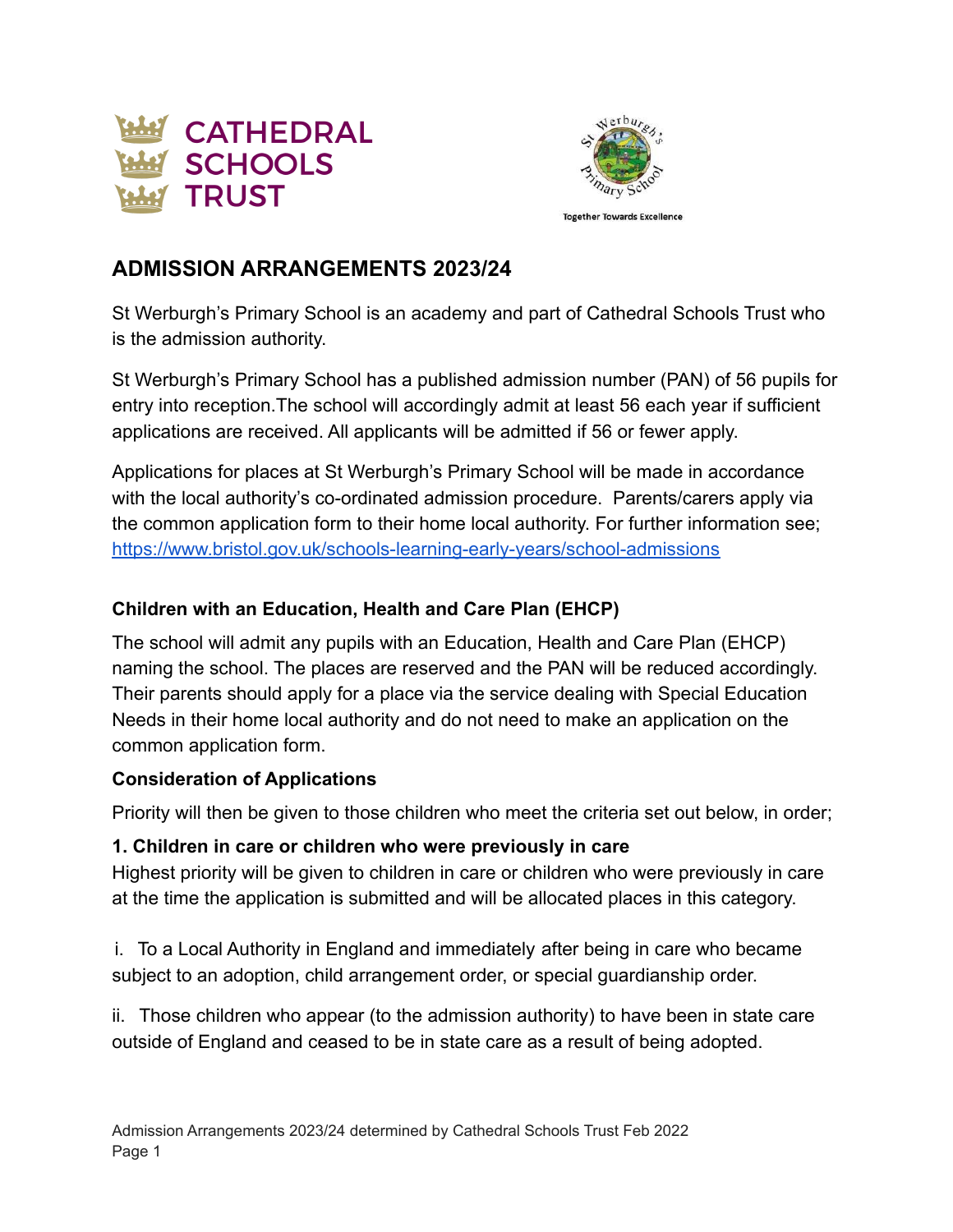Previously looked after children are children who were looked after but ceased to be so because they were adopted (or became subject to a child arrangements order or special guardianship order).

## **Children in Care and Children Previously in Care are defined as;**

i. Children in care are children who are in the care of a local authority or provided with accommodation by that authority under section 22 of the Children Act 1989. [1989](https://www.legislation.gov.uk/ukpga/1989/41/contents) [Children's Act](https://www.legislation.gov.uk/ukpga/1989/41/contents)

### ii. Children previously in care

- this includes children who were adopted under the Adoption Act 1976 (see section 12 adoption orders) and children who were adopted under the Adoption and Children Act 2002 (see section 46 adoption orders)
- child arrangements orders are defined in s.8 if the Children Act 1989, as amended by s.12 of the Children and Families Act 2014. Child arrangements orders replaced residence orders and any residence order in force prior to 22 April 2014 is deemed to be a child arrangements order
- in accordance with Section 14A of the Children Act 1989, a Special Guardianship Order is defined as an order appointing one or more individuals to be a child's special guardian (or special guardians)
- Children who appear (to the admission authority) to have been in state care outside of England and ceased to be in state care as a result of being adopted.

### **2.Siblings**

Next, pupils who will have a sibling on roll at St Werburgh's School in the year of entry.

The term "sibling" means a full, half, adopted, step brother or sister, but not cousins or other family members. Step brothers/sisters are defined as children who are not necessarily related biologically (including foster children) but are living in the same household for the majority of the time at the address the admission authority considers to be the address of the child for whom the application is made. A sibling must be living **permanently** with the applicant at the same address at the date of their admission to HPPS. The school may require proof of relationship and/or proof of residence.

### **3. Geography**

Children living closest to the school as measured in a direct line from the **home address** to the school.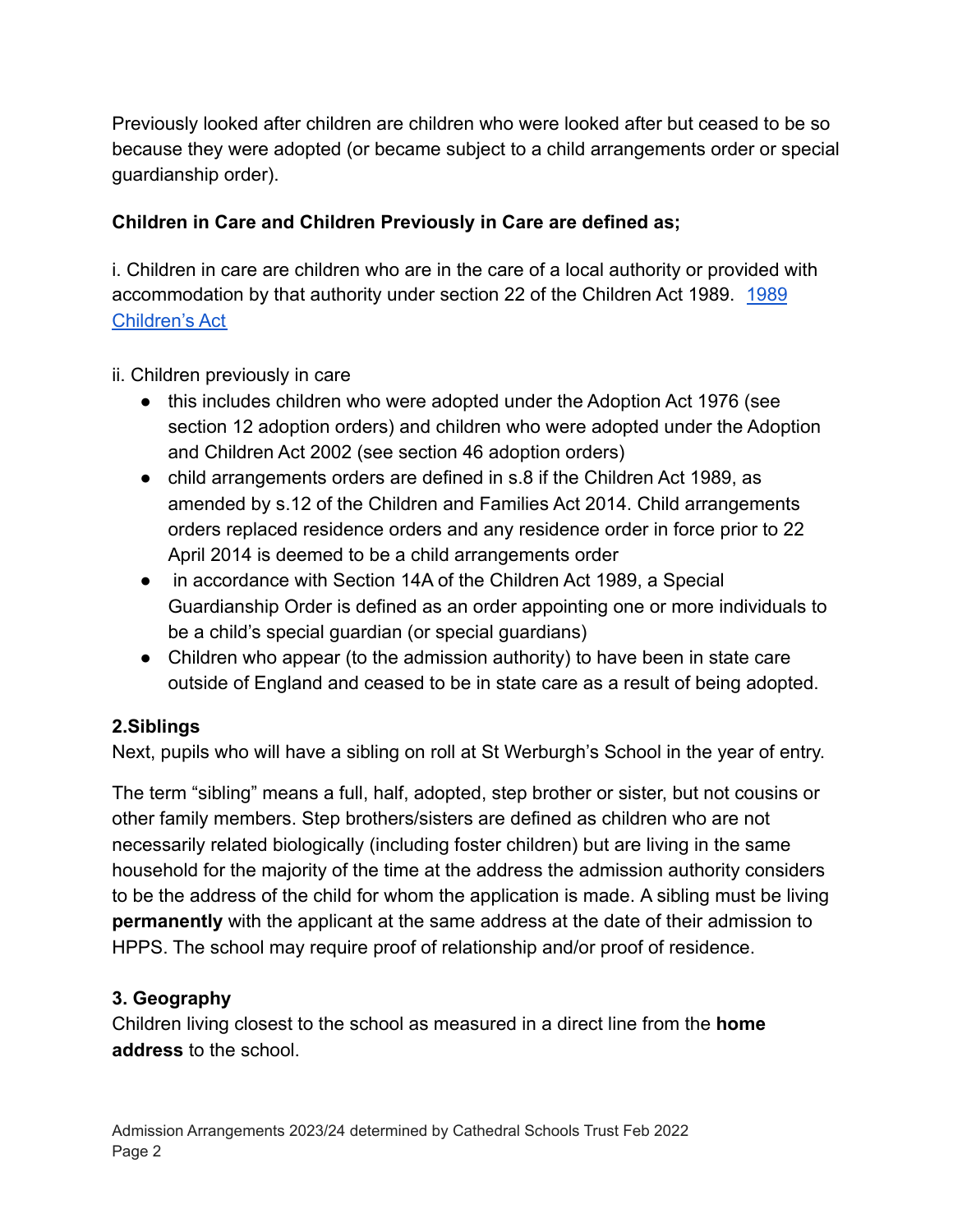#### **Home Address**

A child's permanent home address, where he or she resides with a person with parental responsibility, or with a parent (as defined in Section 576 of the Education Act 1996). It is the address where the child spends the majority of the time. Documentary evidence may be required to confirm a child's home address.

The Admission Authority will not accept more than one address as the child's home address. Where a child regularly lives at more than one address the Admission Authority will have to reach a conclusion about which should be counted as the main address when allocating places, taking relevant evidence into account. Normally this will be the address where the child is registered with a medical GP. Where parents or carers are living separately and do not agree on the child's home address, they are urged to reach an agreement. If this does not happen, evidence may be required by providing court documents or other legally binding documentation such as a sworn affidavit confirming where the child resides for the majority of the school week. Where satisfactory evidence cannot be provided, the Admission Authority will determine the address to be used for allocating a school place.

### **Home to school distance**

Home to school distances will be measured in a direct line from a point on the home address as held by the Local Authority, defined in the Local Land and Property Gazetteer, to a defined point within the main school building using the Local Authority's computerised mapping system. This point is also used for the My [neighbourhood](https://www.bristol.gov.uk/people-communities/my-neighbourhood-search) search [- bristol.gov.uk](https://www.bristol.gov.uk/people-communities/my-neighbourhood-search) information available on the Bristol City Council website.

#### **Tie-breaks**

Where there are more applications than there are places remaining within a particular category, siblings will be given priority. After this, direct line distance from home to school will be used as a tie-break and the distance measured using the point for the [My](https://www.bristol.gov.uk/people-communities/my-neighbourhood-search) [neighbourhood search - bristol.gov.uk](https://www.bristol.gov.uk/people-communities/my-neighbourhood-search) information available on the Bristol City Council website.

Where two or more applicants cannot be separated, the offer of a school place will be determined by random allocation; the drawing of lots, and will be overseen by an independent person.

#### **Twins/Multiple birth**

However, if children of multiple births (twins and triplets) are tied for the final place, those siblings will be admitted over PAN as permitted by infant class size rules.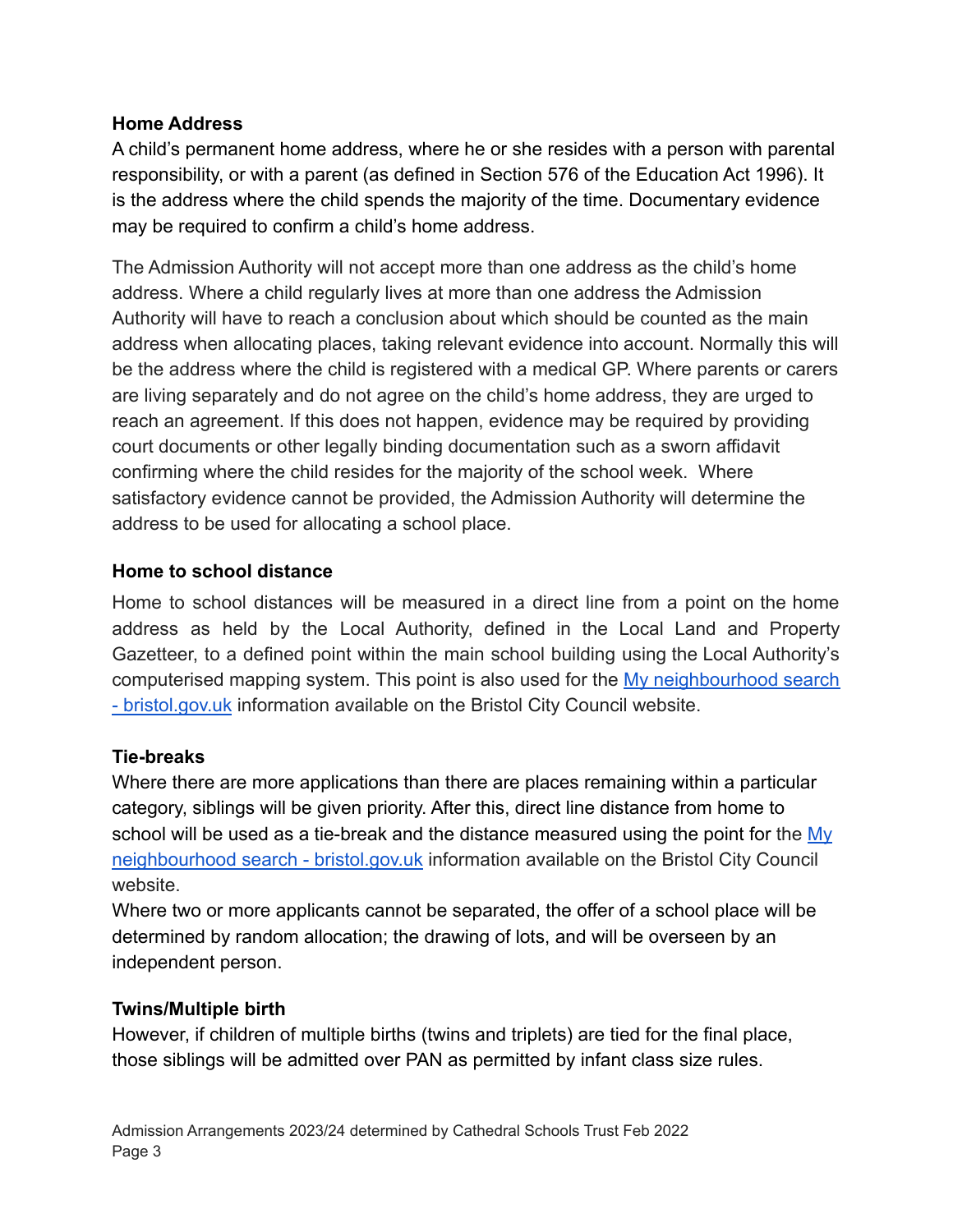### **UK Service Personnel and Crown Servants**

For UK Service Personnel and other Crown Servants, where possible, places may be allocated in advance of the pupils return to the UK provided the MOD, FCO or GCHQ have provided a letter declaring a return date and residency placement. Places may be offered and reserved up to one term in advance of the place being required. The address at which the child will live will be used when applying the oversubscription criteria, as long as the parents provide some evidence of their intended address.

Children of UK service personnel admitted outside the normal admissions round will be admitted as 'excepted' children under Infant Class Size legislation.

## **Who can apply**

Applications will be accepted for children who meet one or more of the following:

- they are resident in the UK
- they hold full British Citizen Passports
- they are from countries whose passports have been endorsed to show that they have the [right to abode](https://www.gov.uk/right-of-abode) in this country

Applications for children who do not meet one of the above will not be accepted until the child is in this country.

### **Deferred Entry for Infants**

Parents/carers offered a place in reception for their child have a right to defer entry, or take up a place part-time, until the start of term beginning immediately after their child has reached compulsory school age. However, places cannot be deferred beyond the beginning of the final term of the school or until the next academic year. Children reach compulsory school age on the prescribed day following their 5th birthday (or on their fifth birthday if it falls on a prescribed day). The prescribed days are  $31<sup>st</sup>$  August, 31st December and 31st March.

### **Admission of children outside normal age group**

Children are normally educated in school with others of their age group; however, in exceptional circumstances parents/carers may request that their child is admitted to a year group outside their normal age range, for instance where the child is gifted or talented or where a child has suffered from particular social or medical issues impacting his or her schooling.

## **Delayed Entry for Infants**

In addition, the parents of a summer born child (April 1st - August 31st) may choose not to send their child to school until September following their fifth birthday and may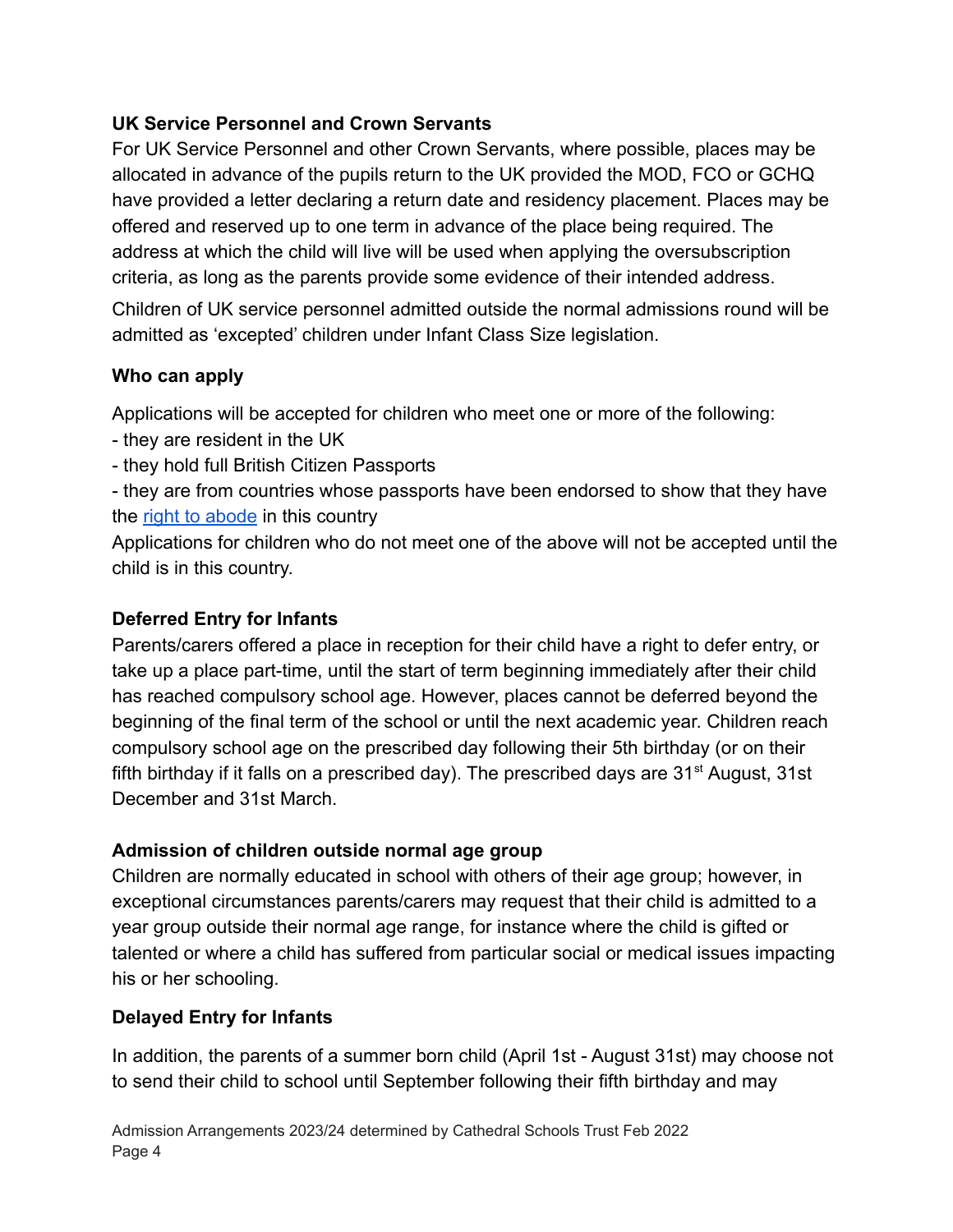request that they are admitted out of their normal age group – to reception rather than year 1. All such requests will be considered on their merits and either be agreed or refused, on that basis. If a request is refused, the child will still be considered for admission to their normal age group.

The process for requesting such an admission is as follows:

With the application, parents should complete the form below to request that the child is admitted to another year group, and the reasons for that request;

### [Form to request a delayed reception start/out of normal year group admission](https://docs.google.com/document/d/12UqZyden_eGu06tuVAJv3ynaT6jbC3ba/edit?usp=sharing&ouid=111971969837556975984&rtpof=true&sd=true)

Completed forms should be sent to St Werburgh's Primary School, James Street, St Werburgh's, Bristol, BS2 9US or via email: [st.werburghs.p@bristol-schools.uk](mailto:st.werburghs.p@bristol-schools.uk)

Parents will submit any evidence in support of their case with the application, for instance from a medical practitioner, head teacher etc. Some of the evidence a parent might submit could include:

- Information about the child's academic, social and emotional development;
- Where relevant, their medical history and the views of a medical professional;
- Whether they have previously been educated out of their normal age group; and
- Whether they may naturally have fallen into a lower age group if it were not for being born prematurely.

The Trust will consider each case on its merits, taking into account the individual circumstances of the request and the child's best interests. The Admissions Committee along with the Head Teacher will then decide whether such an out-of-year group place will be agreed or refused. We will also ensure the parent is aware of whether the request for admission out of age group has been agreed before final offers are made, and the reason for any refusal. Requests for admission out of the normal year group will be considered alongside other applications made at the same time.

## **Waiting Lists**

The school will operate a waiting list for each year group. Where in any year the school receives more applications for places than there are places available, a waiting list will operate until 31 December in the year of entry. This will be maintained by the school and it will be open to any parent to ask for his or her child's name to be placed on the waiting list, following an unsuccessful application.

Children's position on the waiting list will be determined solely in accordance with the oversubscription criteria [1 - 3 above]. Where places become vacant they will be allocated to children on the waiting list in accordance with the oversubscription criteria.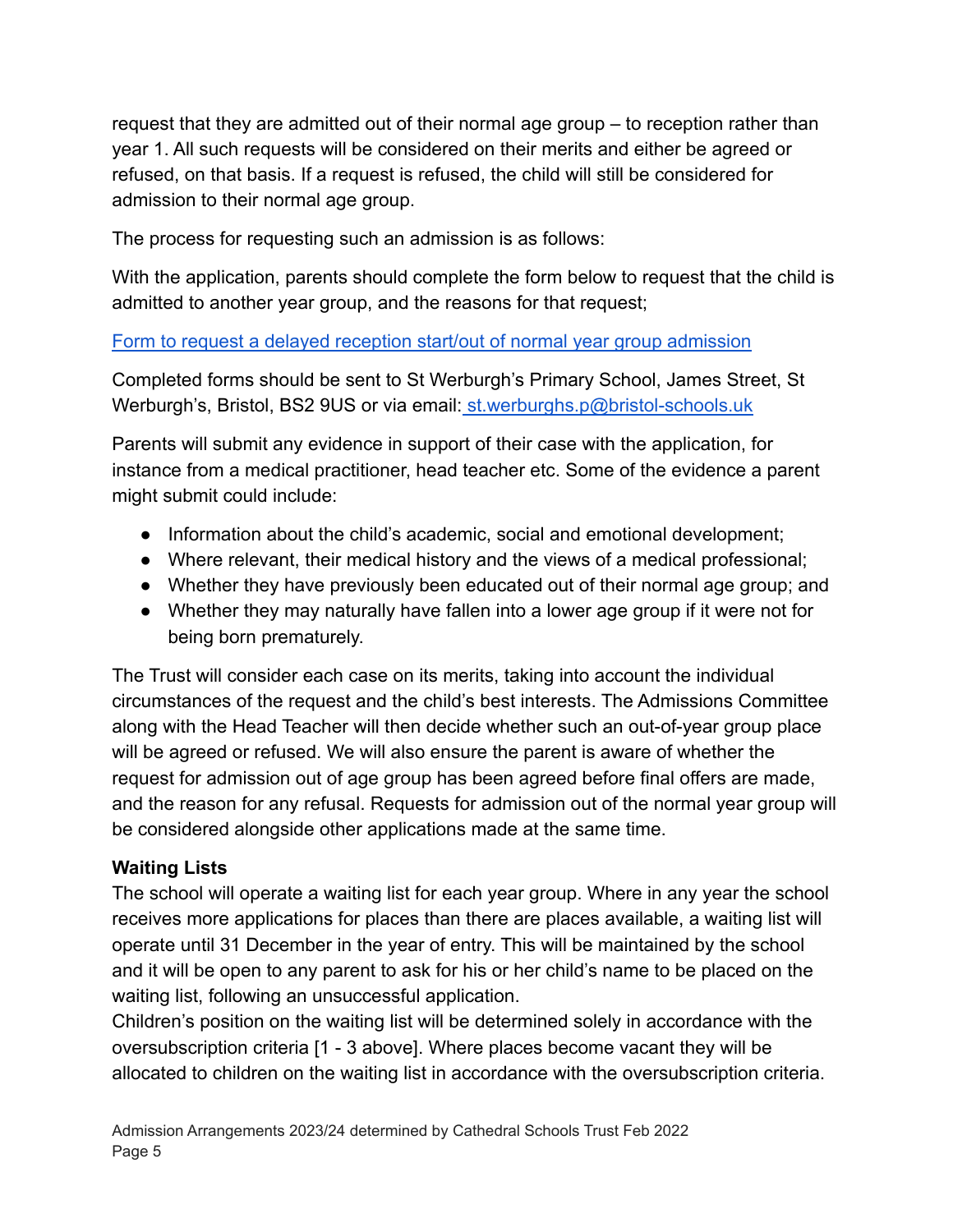The waiting list will be reordered in accordance with the oversubscription criteria whenever anyone is added or leaves it.

## **Appeals**

All applicants refused a place have the right of appeal to an independent appeal panel constituted and operated in accordance with the School Admission Appeals Code. The school will prepare guidance for parents/carers on how to appeal. Information on the timetable for the appeals process will be published on the school website.

# **Late Reception Applications**

The school defines a "late application" as one that arrives after the deadline date for submitting their common application to the local authority ( $15<sup>th</sup>$  January). These applications will not be included in the first round allocation process for reception places. Late applications will be included in the second round of allocation if places become available.

# **In Year Applications**

Parents/carers, seeking admission that is not part of the normal admission process are able to make an in year application for the school. Parents/carers should complete the in year application form available on Bristol City Council website: <https://www.bristol.gov.uk/schools-learning-early-years/in-year-admission>

The following applications will be treated as in-year admissions during 2023-24:

- applications for admission to Reception which are received after 1 September 2023
- all other applications for admission to Year 1 to 6.

Applications will not normally be considered in advance of the date the place is required, this will be approximately 35 days for those moving house, and 21 days for those not moving house. However, applications for admission in September 2023 can be made from June 2023.

Parents/carers will be notified in writing within 10 school days of the outcome of their in-year application and have a right of appeal to an independent appeal panel if a place is refused.

Children's position on the waiting list will be determined solely in accordance with the oversubscription criteria [1 - 3]. Where places become vacant they will be allocated to children on the waiting list in accordance with the oversubscription criteria [1 - 3]. The